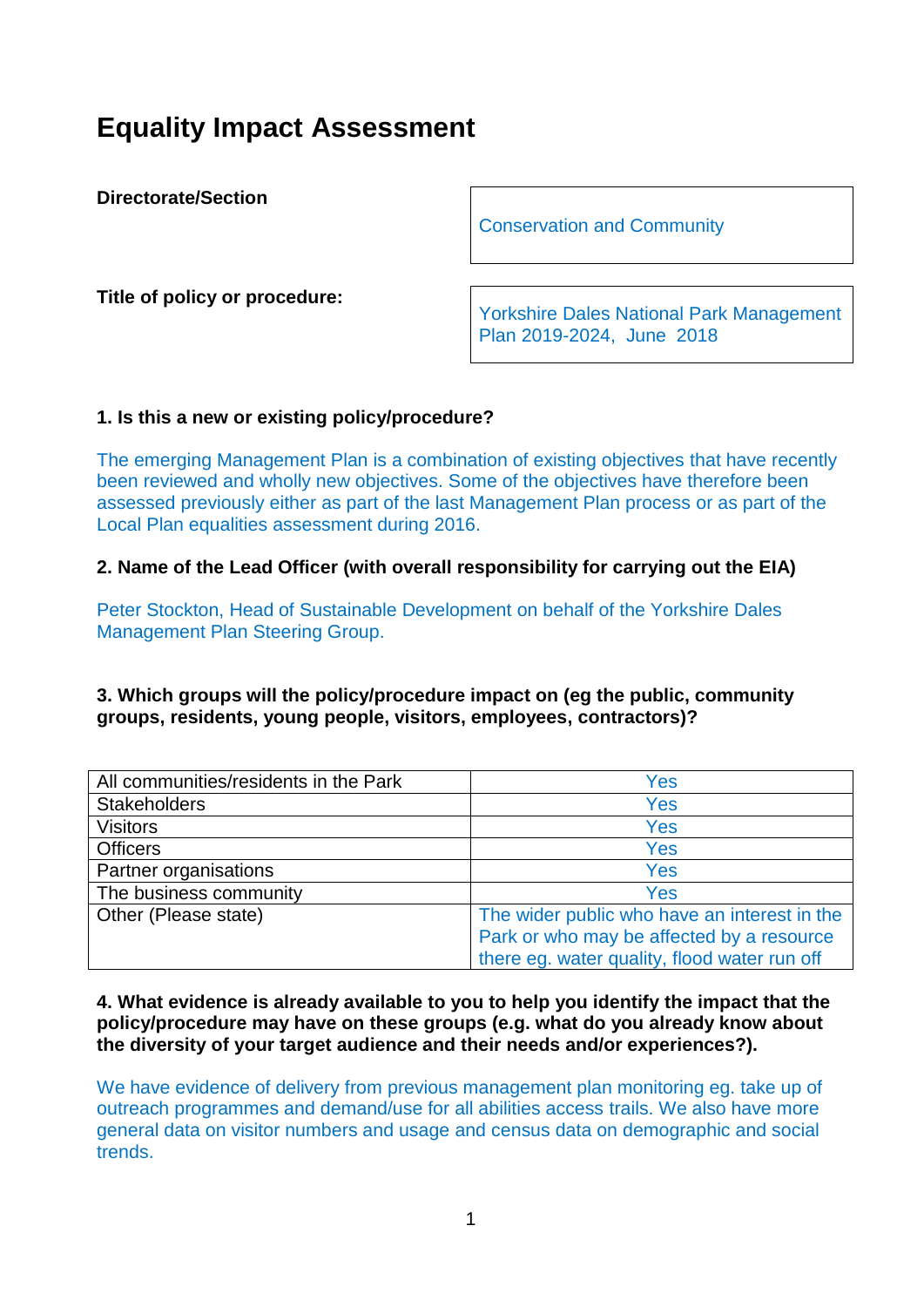We know that elderly and disabled groups (resident and visiting) can benefit from more accessible trails, improved information technology, digital connections and retention of community services.

We know that newer and more varied forms of visitor accommodation and facilities can widen enjoyment of the Park out to more groups that are not currently well represented by visitors.

We know that public transport offers access to a range of groups that do not have access to a car.

**5. Which equality groups could be affected by this policy/procedure. State whether you think these impacts are high, medium or low impacts and briefly explain why.** *(Consider the impacts carefully and detail whether it is a high, medium or low impact. You may also want to think about whether impacts are positive or negative)*

**High** – the policy/procedure affects significant numbers of people, and/or there is significant potential for adverse impact

**Medium** – the policy/procedure affects some people and/or there is some evidence to suggest adverse impact.

**Low** – the policy/procedure affects few people and/or there is little evidence to suggest adverse impact.

The Management Plan contains a number of objectives aimed at encouraging more visits and providing better facilities, including to groups with protected characteristics. These programmes follow on from earlier initiatives and have been encouraged by the Government's 8 point plan for National Parks. In particular the proposed footpath and trail improvements and programmes to facilitate more outreach and volunteer opportunities are specifically targeted at groups that are currently underrepresented amongst visitors. These include youth groups, groups with disabilities and ethnic minority groups.

| <b>Equality Strand</b> | <b>Draft Management objective</b><br>Impact                                                                                                                                                                                                                                                                                             | High, Medium or<br>Low.<br><b>Positive/negative</b> |
|------------------------|-----------------------------------------------------------------------------------------------------------------------------------------------------------------------------------------------------------------------------------------------------------------------------------------------------------------------------------------|-----------------------------------------------------|
| Age                    | <b>All abilities routes</b><br>Extending the network of all ability trails should<br>make it easier and provide more opportunities for<br>mobility impaired elderly groups and the very<br>young to enjoy the National Park.                                                                                                            | Medium/positive                                     |
|                        | <b>Fibre to the property-</b><br>Hyperfast internet connection could be<br>particularly beneficial to elderly groups in terms of<br>better access to digital services and<br>communications. However groups that live<br>outside the hubs may only have access to<br>universal service speeds which are a lot slower<br>than hyperfast. | Medium/positive<br>and Low negative                 |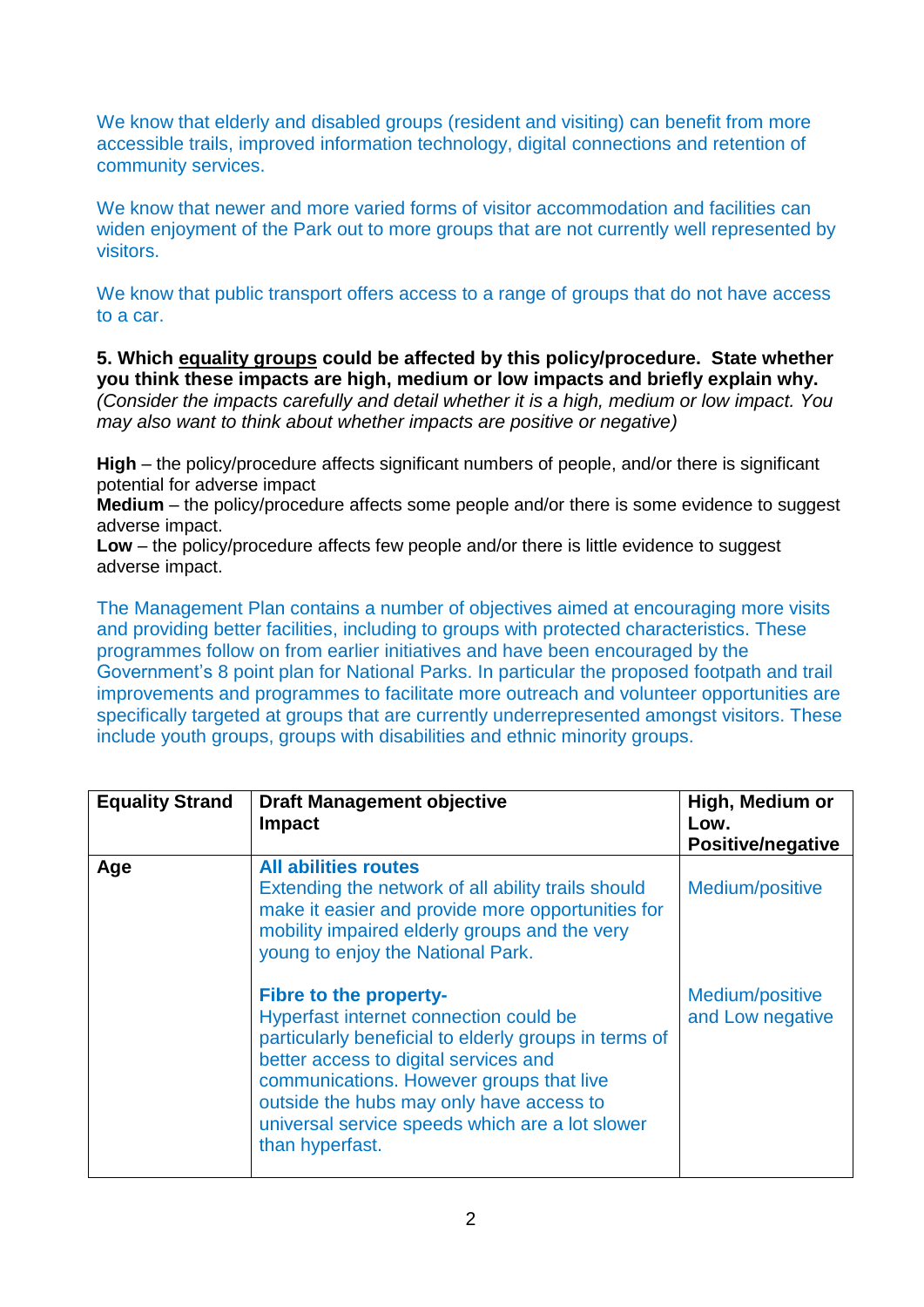|                   | <b>4G connection</b><br>Higher speed and more reliable mobile data and<br>voice services should be beneficial to the elderly<br>and to the young in terms of communication and<br>access to services.                                                   | Medium/positive |
|-------------------|---------------------------------------------------------------------------------------------------------------------------------------------------------------------------------------------------------------------------------------------------------|-----------------|
|                   | <b>Tourism offer</b><br>Improving the quality and variety of tourism<br>services and facilities could be beneficial to the<br>elderly and households with young children by<br>offering more suitable forms of accommodation,<br>catering and services. | Medium/positive |
|                   | <b>Wensleydale Railway</b><br>Phased reinstatement could improve access to<br>and from the Park for elderly people who cannot<br>or do not want to drive.                                                                                               | Low/positive    |
|                   | <b>Service hubs</b><br>This objective of focusing improved community<br>services into the four main hubs should retain and<br>deliver services into places that are more<br>accessible for elderly residents and visitors.                              | Medium/positive |
|                   | <b>Public transport</b><br>Efforts to retain and develop public transport<br>services are more likely to be beneficial to the<br>young and the elderly seeking access to services<br>outside the Park.                                                  | Medium/positive |
|                   | <b>Green futures</b><br>Targeting younger people to visit the Park is<br>intended to offer opportunities to this<br>underrepresented group to experience and enjoy<br>the special qualities of the National Park                                        | Low/positive    |
|                   | <b>Climate resilience</b><br>Measures to help communities become more<br>resilient to the effects of climate change should<br>benefit elderly groups who may be more<br>vulnerable to extreme weather events.                                           |                 |
| <b>Disability</b> | <b>All abilities routes</b><br>Extending the network of all ability trails should<br>provide more opportunities for mobility impaired<br>people to enjoy the National Park.                                                                             | Medium/positive |
|                   | <b>Volunteer days</b><br>Targeting under represented groups, including<br>people with disabilities, for volunteering activities                                                                                                                         | Low/positive    |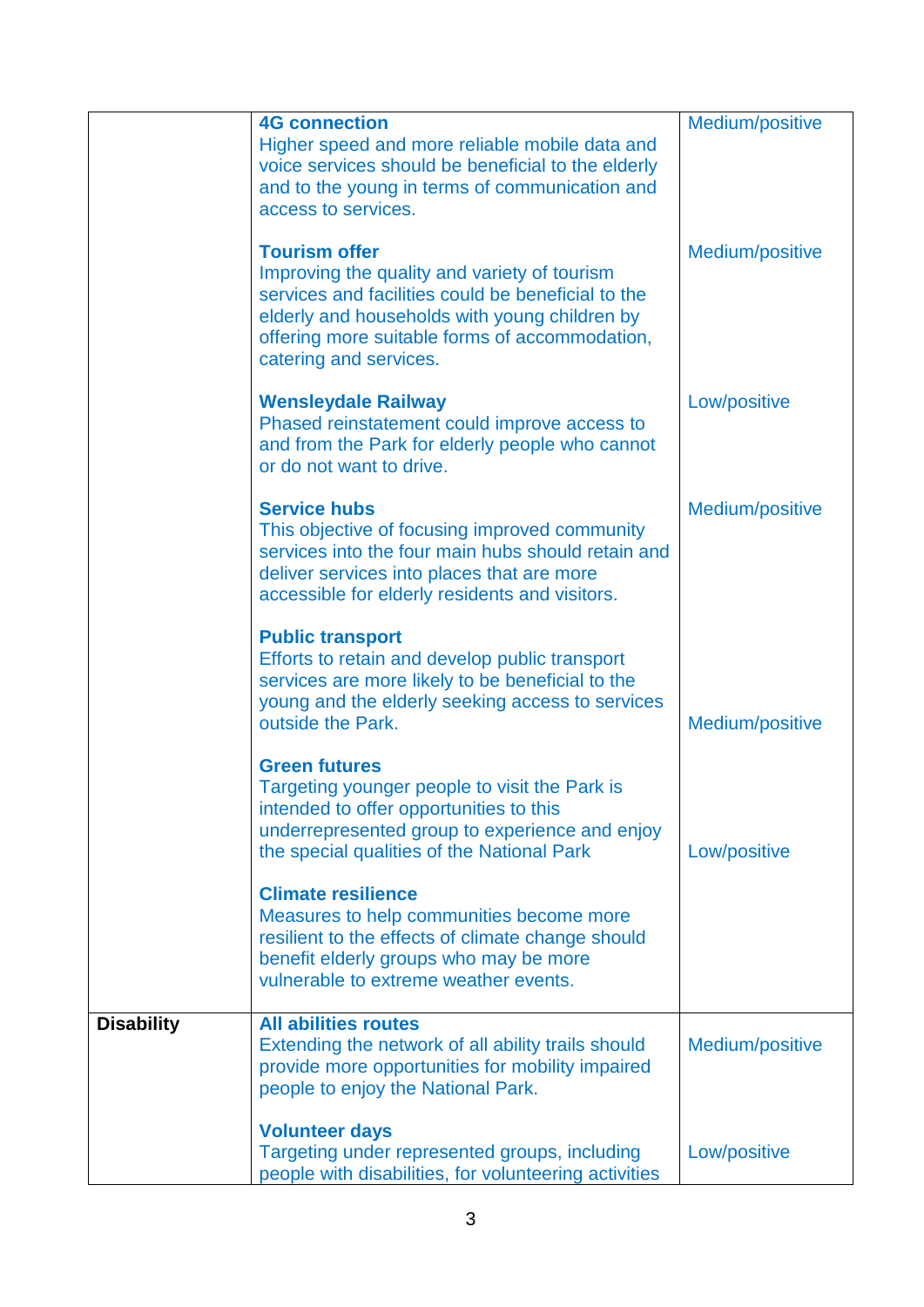| enjoy the National Park.<br><b>Fibre to the property</b><br>Hyperfast internet connection could be beneficial<br>Medium/positive<br>to members of this group that are particularly<br>reliant on digital services eg. for healthcare and<br>communications<br><b>4G connection</b><br>More reliable higher speed mobile data and<br>Medium/positive<br>telephone services could be beneficial to<br>members of this group that are particularly reliant<br>on digital communications.<br><b>Tourism offer</b><br>Low/positive<br>Improving the quality and variety of tourism<br>services and facilities could be beneficial to this<br>group in terms of more appropriate or attractive<br>accommodation, improved accessibility and<br>quality of facilities.<br>Low/positive<br><b>Wensleydale Railway</b><br>Phased reinstatement of the railway could<br>improve access into and out of the Park, for the<br>mobility impaired.<br><b>Service hubs</b><br>Medium/positive<br>This objective of focusing improved community<br>services into the four main hubs should retain and<br>deliver services into places that are more<br>accessible to groups with disabilities<br>Medium/positive<br><b>Public transport</b><br>Efforts to retain and develop public transport<br>services are likely to be beneficial to disabled<br>groups seeking independent access into and out<br>of the Park.<br><b>Rights of way</b><br>Maintaining and promoting rights of way are<br>indirectly beneficial to the mental wellbeing of<br>those seeking enjoyment of the outdoors.<br><b>Climate resilience</b><br>Medium/positive<br>Measures to make communities more resilient to<br>severe weather events will be beneficial to people<br>with disabilities who may otherwise be at<br>disproportionate risk. |                                                     |  |
|-----------------------------------------------------------------------------------------------------------------------------------------------------------------------------------------------------------------------------------------------------------------------------------------------------------------------------------------------------------------------------------------------------------------------------------------------------------------------------------------------------------------------------------------------------------------------------------------------------------------------------------------------------------------------------------------------------------------------------------------------------------------------------------------------------------------------------------------------------------------------------------------------------------------------------------------------------------------------------------------------------------------------------------------------------------------------------------------------------------------------------------------------------------------------------------------------------------------------------------------------------------------------------------------------------------------------------------------------------------------------------------------------------------------------------------------------------------------------------------------------------------------------------------------------------------------------------------------------------------------------------------------------------------------------------------------------------------------------------------------------------------------------------------------------------------|-----------------------------------------------------|--|
|                                                                                                                                                                                                                                                                                                                                                                                                                                                                                                                                                                                                                                                                                                                                                                                                                                                                                                                                                                                                                                                                                                                                                                                                                                                                                                                                                                                                                                                                                                                                                                                                                                                                                                                                                                                                           | is potentially a beneficial way for these groups to |  |
|                                                                                                                                                                                                                                                                                                                                                                                                                                                                                                                                                                                                                                                                                                                                                                                                                                                                                                                                                                                                                                                                                                                                                                                                                                                                                                                                                                                                                                                                                                                                                                                                                                                                                                                                                                                                           |                                                     |  |
|                                                                                                                                                                                                                                                                                                                                                                                                                                                                                                                                                                                                                                                                                                                                                                                                                                                                                                                                                                                                                                                                                                                                                                                                                                                                                                                                                                                                                                                                                                                                                                                                                                                                                                                                                                                                           |                                                     |  |
|                                                                                                                                                                                                                                                                                                                                                                                                                                                                                                                                                                                                                                                                                                                                                                                                                                                                                                                                                                                                                                                                                                                                                                                                                                                                                                                                                                                                                                                                                                                                                                                                                                                                                                                                                                                                           |                                                     |  |
|                                                                                                                                                                                                                                                                                                                                                                                                                                                                                                                                                                                                                                                                                                                                                                                                                                                                                                                                                                                                                                                                                                                                                                                                                                                                                                                                                                                                                                                                                                                                                                                                                                                                                                                                                                                                           |                                                     |  |
|                                                                                                                                                                                                                                                                                                                                                                                                                                                                                                                                                                                                                                                                                                                                                                                                                                                                                                                                                                                                                                                                                                                                                                                                                                                                                                                                                                                                                                                                                                                                                                                                                                                                                                                                                                                                           |                                                     |  |
|                                                                                                                                                                                                                                                                                                                                                                                                                                                                                                                                                                                                                                                                                                                                                                                                                                                                                                                                                                                                                                                                                                                                                                                                                                                                                                                                                                                                                                                                                                                                                                                                                                                                                                                                                                                                           |                                                     |  |
|                                                                                                                                                                                                                                                                                                                                                                                                                                                                                                                                                                                                                                                                                                                                                                                                                                                                                                                                                                                                                                                                                                                                                                                                                                                                                                                                                                                                                                                                                                                                                                                                                                                                                                                                                                                                           |                                                     |  |
|                                                                                                                                                                                                                                                                                                                                                                                                                                                                                                                                                                                                                                                                                                                                                                                                                                                                                                                                                                                                                                                                                                                                                                                                                                                                                                                                                                                                                                                                                                                                                                                                                                                                                                                                                                                                           |                                                     |  |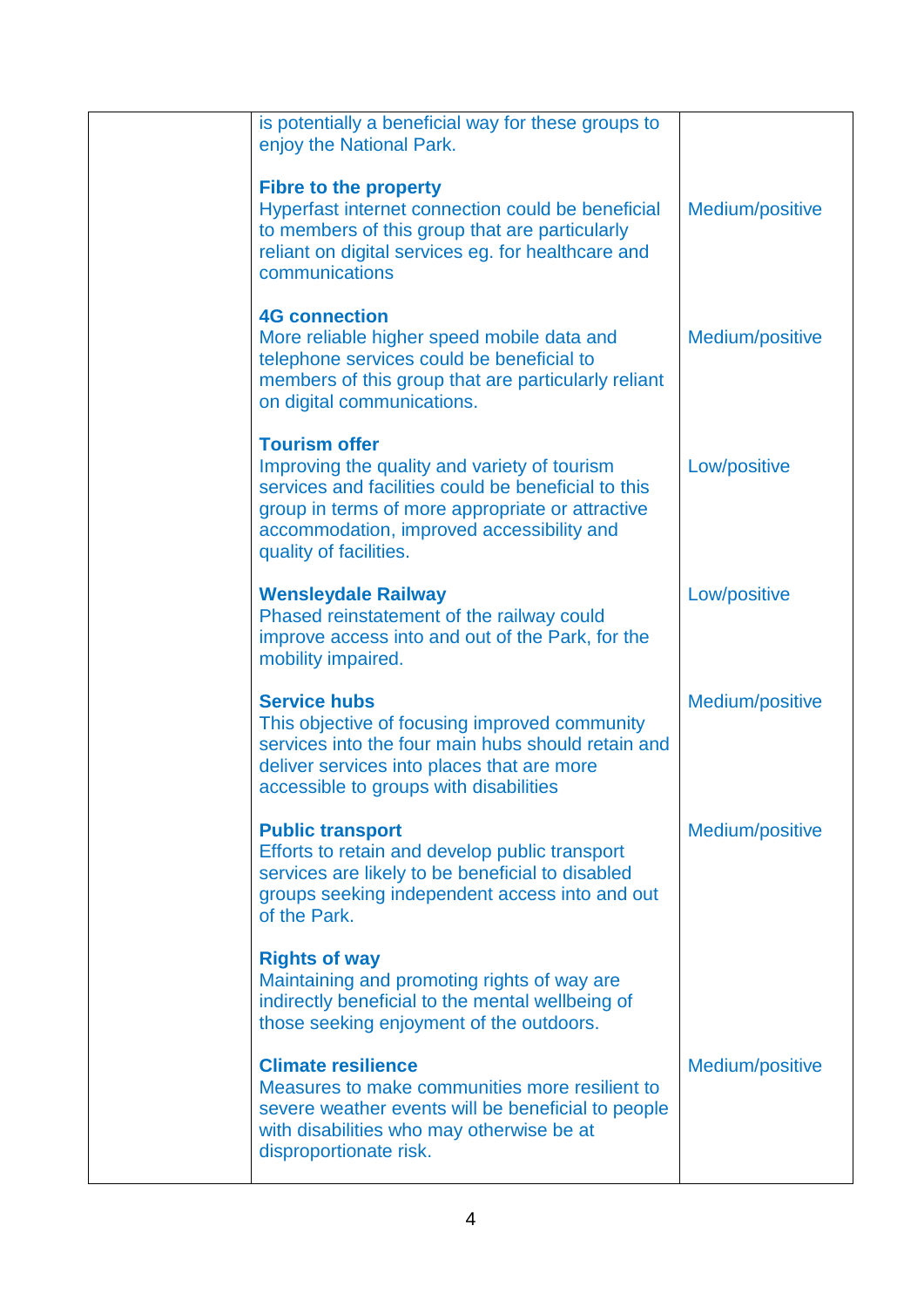|                                      | <b>Dark skies</b>                                                                                                                                                                                                                                                                                                                                     | Low/negative    |
|--------------------------------------|-------------------------------------------------------------------------------------------------------------------------------------------------------------------------------------------------------------------------------------------------------------------------------------------------------------------------------------------------------|-----------------|
|                                      | Measures to maintain the qualities of the dark<br>night sky could be discriminatory to persons with<br>visual impairment. However this objective will not<br>make the area darker, it will simply provide<br>scrutiny of proposals that would make it less dark.<br>The needs of the visually impaired can be<br>considered as part of that scrutiny. |                 |
| Gender re-<br>assignment             | No specific impacts identified                                                                                                                                                                                                                                                                                                                        |                 |
| <b>Marriage/civil</b><br>partnership | No specific impacts identified                                                                                                                                                                                                                                                                                                                        |                 |
| Pregnancy/<br>maternity              | All abilities routes -<br>Extending the accessibility of the trail network<br>could be beneficial to pregnant mothers and<br>parents with very young children seeking safe<br>access to the countryside.                                                                                                                                              | Medium/positive |
|                                      | <b>Service hubs</b><br>Retaining and improving access to services within<br>the park should be beneficial to parents with<br>young children seeking to avoid longer journeys<br>to reach services.                                                                                                                                                    | Medium/positive |
|                                      | <b>Public transport</b><br>Measures to retain or improve public transport<br>should be beneficial to parents unable or unwilling<br>to drive to services or access the park from<br>elsewhere.                                                                                                                                                        | Medium/positive |
|                                      | <b>Climate resilience</b><br>Measures to make communities more resilient to<br>severe weather events could be beneficial to<br>pregnant mothers or parents with young children<br>who may otherwise be more vulnerable.                                                                                                                               | Medium/positive |
| Race                                 | Outreach -<br>Measures to widen access for minority groups<br>could provide new opportunities for groups to<br>enjoy the qualities of the National Park.                                                                                                                                                                                              | Low/positive    |
|                                      | <b>Volunteer days</b><br>Targeting under represented groups for<br>volunteering could provide new opportunities to<br>enjoy the qualities of the area and benefit from<br>learning or training.                                                                                                                                                       | Low/positive    |